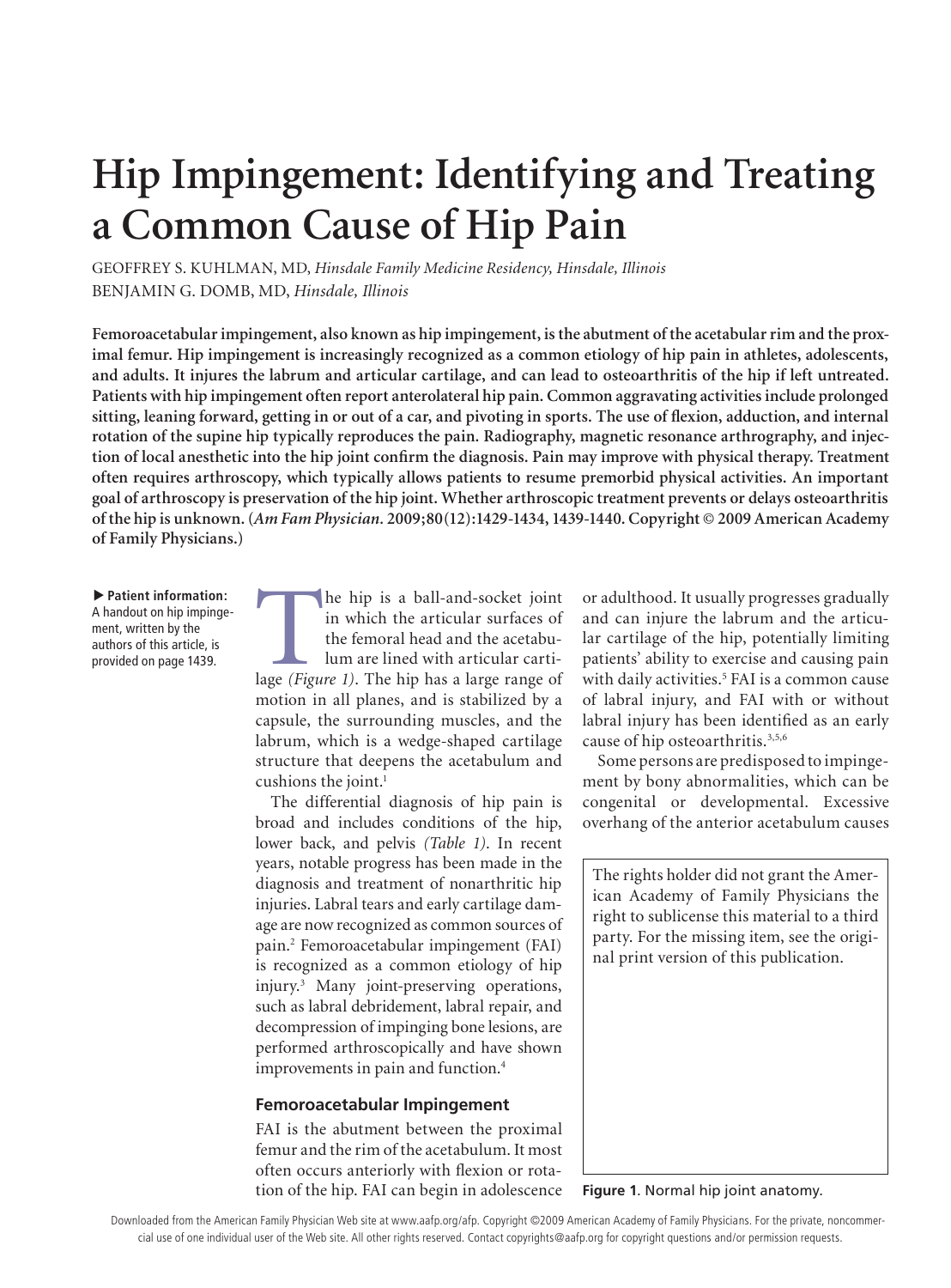| Clinical recommendation                                                                                                                                                                                                                                                        | Evidence<br>rating | References    |
|--------------------------------------------------------------------------------------------------------------------------------------------------------------------------------------------------------------------------------------------------------------------------------|--------------------|---------------|
| The FADIR test is the most sensitive physical examination test for FAI.                                                                                                                                                                                                        |                    | 9             |
| Patients suspected of having FAI should have anteroposterior radiography of the pelvis and a modified<br>Dunn view of the hip instead of standard hip radiography to assess for bony sources of impingement.                                                                   |                    |               |
| Patients whose history and examination are consistent with FAI should undergo magnetic resonance<br>arthrography to evaluate for labrum and articular cartilage injury, and diagnostic injection of local<br>anesthetic to confirm that the source of pain is intra-articular. |                    | 13-16         |
| Patients with FAI pain refractory to conservative measures should be referred to an orthopedic surgeon<br>for consideration of hip arthroscopy.                                                                                                                                |                    | $1, 3, 17-19$ |

*FADIR = flexion, adduction, and internal rotation; FAI = femoroacetabular impingement.*

*A = consistent, good-quality patient-oriented evidence; B = inconsistent or limited-quality patient-oriented evidence; C = consensus, diseaseoriented evidence, usual practice, expert opinion, or case series. For information about the SORT evidence rating system, go to http://www.aafp. org/afpsort.xml.*

| Condition                                                                                 | <b>History</b>                                                                                                    | Signs                                                                                                                                                  | Tests                                                                                           | Management                                                                                     |  |
|-------------------------------------------------------------------------------------------|-------------------------------------------------------------------------------------------------------------------|--------------------------------------------------------------------------------------------------------------------------------------------------------|-------------------------------------------------------------------------------------------------|------------------------------------------------------------------------------------------------|--|
| Avascular necrosis of<br>the femoral head                                                 | Pain with insidious<br>onset that is worse<br>with weight bearing;<br>recent trauma or<br>corticosteroid use      | Pain with all hip motions,<br>antalgic gait                                                                                                            | Radiography, MRI                                                                                | Surgery or close<br>observation by an<br>orthopedic surgeon                                    |  |
| <b>Bursitis</b>                                                                           | Hip pain with exercise<br>or direct pressure                                                                      | Tender bursa over greater<br>trochanter or iliopsoas<br>tendon; may accompany<br>intra-articular hip pathology                                         | Usually none; MRI or<br>ultrasonography<br>can confirm                                          | Physical therapy,<br>corticosteroid<br>injection; arthroscopic<br>debridement if<br>refractory |  |
| Cancer                                                                                    | Fever, night sweats,<br>night pain, weight<br>loss, history of<br>cancer                                          | Soft tissue mass near hip<br>(e.g., sarcoma), pelvic mass,<br>lumbar radiculopathy (if<br>lumbar tumor)                                                | Radiography, CT (hip,<br>pelvis, or lumbar<br>spine, depending on<br>suspected location)        | Radiation, chemotherapy,<br>surgery                                                            |  |
| Hernia (inguinal,<br>femoral)                                                             | Groin pain                                                                                                        | Hernia palpated in inquinal or<br>femoral canal                                                                                                        | None                                                                                            | Surgery                                                                                        |  |
| Infectious arthritis of<br>the hip                                                        | Severe pain with<br>recent onset,<br>difficulty moving the<br>hip, recent surgery,<br>intravenous drug use        | Pain with hip motion, guarding                                                                                                                         | Radiography,<br>complete blood<br>count, erythrocyte<br>sedimentation rate,<br>joint aspiration | Joint aspiration and<br>irrigation, antibiotics                                                |  |
| Intra-articular loose<br>bodies                                                           | Hip pain with exercise;<br>recent trauma or<br>overuse                                                            | Hip pain with log roll or Patrick<br>(FABER) test                                                                                                      | Radiography,<br>magnetic resonance<br>arthrography                                              | Arthroscopy                                                                                    |  |
| Lumbar spine pathol-<br>ogy (e.g., T12-L2<br>disk herniation,<br>degenerative<br>disease) | Pain with walking or<br>prolonged sitting;<br>possible numbness,<br>tingling, or weakness<br>in lower extremities | Limited lumbar motion; normal<br>hip examination; sensory or<br>motor abnormalities in lower<br>extremities; positive straight<br>leg raise (possibly) | Radiography, MRI                                                                                | Physical therapy,<br>analgesics, surgery                                                       |  |
| Muscle strain                                                                             | Pain early in exercise,<br>recent increase in<br>exercise                                                         | Tender muscle, pain with<br>stretching and with resistance<br>of the affected muscle                                                                   | None                                                                                            | Ice, rest, physical therapy                                                                    |  |
| Osteoarthritis                                                                            | Pain radiating to the<br>groin, stiffness, age<br>older than 40 years                                             | Pain with hip rotation or<br>Patrick (FABER) test, limited<br>range of motion late in<br>disease process                                               | Radiography                                                                                     | Physical therapy,<br>analgesics, surgical<br>hip replacement or<br>resurfacing if refractory   |  |
| Pelvic pathology<br>(e.g., endometriosis,<br>ovarian mass, colon<br>cancer)               | Pain unrelated to<br>position or activity                                                                         | Tenderness or mass on pelvic<br>examination                                                                                                            | Ultrasonography,<br>CT, endoscopy,<br>or laparoscopy as<br>indicated                            | Treat the cause                                                                                |  |

# **Table 1. Selected Differential Diagnosis of Hip Pain**

*CT = computed tomography; FABER = flexion, abduction, and external rotation; MRI = magnetic resonance imaging.*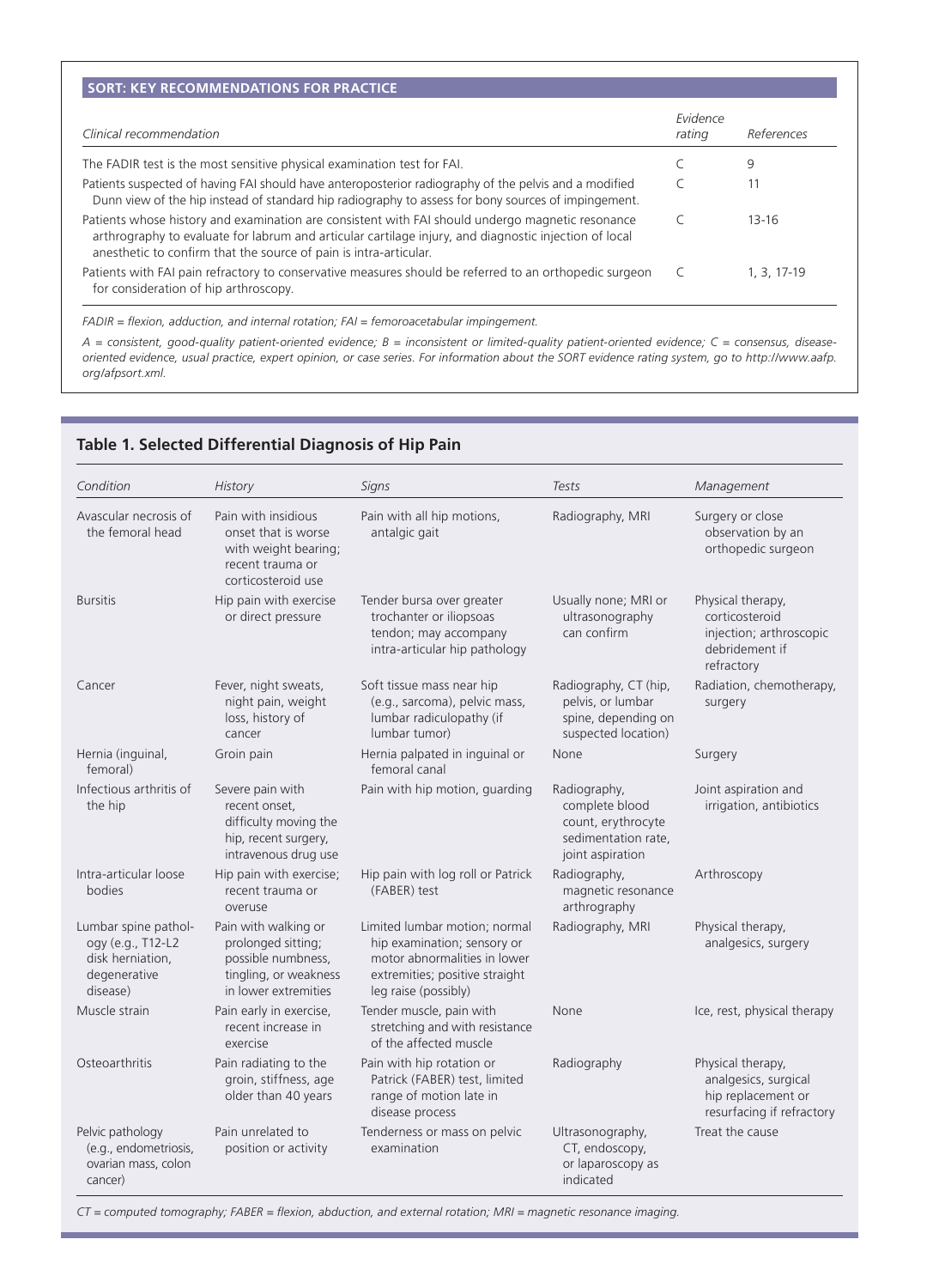## **Hip Impingement**

pincer impingement, which generally occurs during flexion or internal rotation *(Figure 2)*. Exostosis or bony overgrowth of the femoral head and neck causes cam impingement.7 Although most persons with FAI have such bony abnormalities, some patients with normal radiography findings may have FAI and a labral tear.8

## **History**

Patients with FAI typically have anterolateral hip pain. They often cup the anterolateral hip with the thumb and forefinger in the shape of a "C," termed the C-sign<sup>9</sup> (Figure 3). Pain is sharp when turning or pivoting, especially toward the affected side. It can worsen with prolonged sitting, rising from a seat, getting into or out of a car, or leaning forward. Pain is usually gradual and progressive.

## **Physical Examination**

Physical examination of the hip begins with inspection, then palpation and assessment of range of motion. These steps and specific maneuvers for the hip are detailed in *Table 2.*9,10 The flexion, adduction, and internal rotation (FADIR) test is the most sensitive physical examination test for FAI<sup>9</sup> *(Figure 4).* Because some of the maneuvers can cause minor discomfort in persons without hip joint pathology, testing the uninvolved side for comparison is prudent.

## **Diagnostic Testing**

Radiography should be performed in patients in whom the history and physical examination are consistent with FAI. An anteroposterior (AP) view of the pelvis evaluates the hips for osteoarthritis; the acetabulum for dysplasia, overhang, or retroversion; the femoral head for osteonecrosis or remodeling; the sacroiliac joints for arthritis; and the lower lumbar spine. Because standard AP and lateral views of the hip can miss important abnormalities in patients with FAI, modified Dunn view radiography, in which the hip is flexed 90 degrees and abducted 20 degrees *(Figure 5)*, should be ordered.<sup>11</sup> This view is highly sensitive for detecting cam lesions and osteophytes on the anterior femoral neck.<sup>11</sup>

The rights holder did not grant the American Academy of Family Physicians the right to sublicense this material to a third party. For the missing item, see the original print version of this publication.



**Figure 2**. Hip impingement, cam and pincer mechanisms. A pincer mechanism results from excessive overhang of the acetabulum, which causes the labrum to be impinged between the acetabulum and femoral head upon hip flexion. A cam mechanism occurs when exostosis along the femoral head and neck impinges the labrum against the acetabulum.



**Figure 3.** C-sign. Patients with femoroacetabular impingement often point to the area of pain by cupping the thumb and index finger in the shape of the letter C.

If concern for FAI persists, magnetic resonance arthrography is recommended to evaluate the labrum. Magnetic resonance imaging without arthrography has limited sensitivity (25 to 30 percent) for labral tears;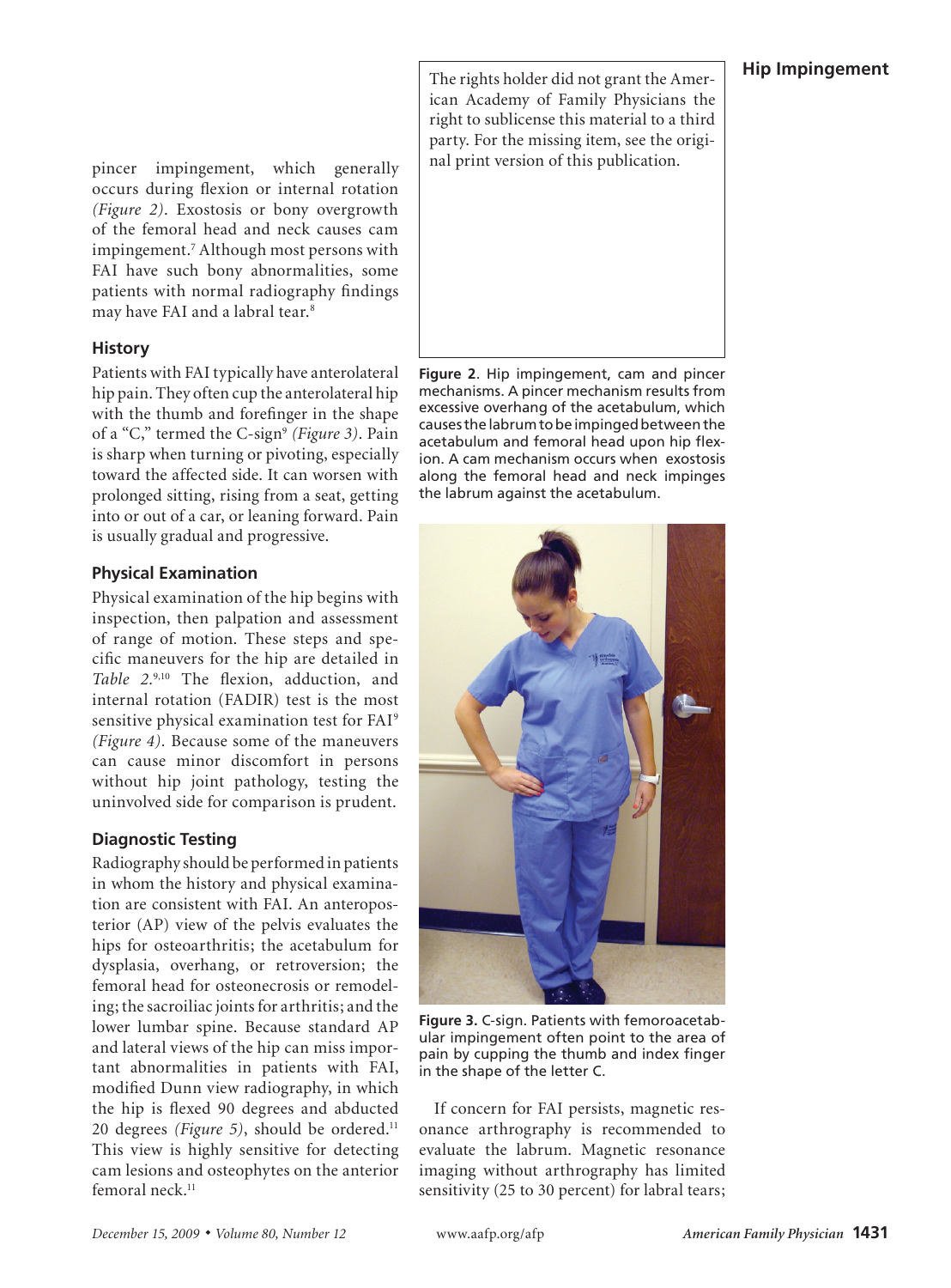| <b>Examination component</b>                                                                 | Findings and interpretation                                                                                                                                                                          |  |  |  |
|----------------------------------------------------------------------------------------------|------------------------------------------------------------------------------------------------------------------------------------------------------------------------------------------------------|--|--|--|
| Inspection of hips                                                                           | Asymmetry suggests SI joint dysfunction or leg-length discrepancy,<br>either of which can cause SI joint pain, pubic symphysis pain, or<br>muscle strain                                             |  |  |  |
| Palpation of bone landmarks and<br>muscles                                                   | Tenderness indicates that tissue is involved. Tenderness over the<br>greater trochanter suggests trochanteric bursitis, which can<br>coincide with intra-articular hip disorder; mass suggests tumor |  |  |  |
| Range of motion (flexion, extension,                                                         | Assess for pain; localize pain                                                                                                                                                                       |  |  |  |
| abduction, adduction, internal and<br>external rotation)<br>Passive (examiner moves the hip) | Pain in a stretched muscle indicates strain; pain in groin suggests<br>intra-articular hip disorder; pain with slight motion is concerning<br>for septic arthritis                                   |  |  |  |
|                                                                                              |                                                                                                                                                                                                      |  |  |  |
| Active (patient moves)<br>Resisted (examiner resists motion                                  | Limitation of motion reflects severity of condition; pain helps to<br>localize source of pain                                                                                                        |  |  |  |
| to test muscle strength)                                                                     | Weakness or pain in muscle suggests strain                                                                                                                                                           |  |  |  |
| Patrick (FABER) test                                                                         | Groin pain indicates an iliopsoas strain or an intra-articular hip<br>disorder; SI pain indicates SI joint disorder; posterior hip pain<br>suggests posterior hip impingement                        |  |  |  |
| <b>FADIR test</b>                                                                            | Reproducing the patient's anterolateral hip pain is consistent with FAI                                                                                                                              |  |  |  |
| Log roll (examiner rolls the supine<br>leg back and forth)                                   | Groin pain suggests an intra-articular disorder; posterior pain<br>suggests posterior muscle strain                                                                                                  |  |  |  |
| Patient hops on the involved leg                                                             | Pain can occur with strain, FAI, or other intra-articular disorder, but<br>is concerning for hip stress fracture                                                                                     |  |  |  |
| Examination of lower back,<br>abdomen, and pelvis                                            | Certain conditions can refer pain to the hip; check for fever or<br>tachycardia, which suggest septic arthritis                                                                                      |  |  |  |

#### **Table 2. Physical Examination of the Hip When the History Suggests FAI**

*FABER = flexion, abduction, and external rotation; FADIR = flexion, adduction, and internal rotation; FAI = femoroacetabular impingement; SI = sacroiliac.*

*Information from references 9 and 10.* 

arthrography improves sensitivity to 90 to 92 percent.12,13 Arthrography is usually accompanied by a diagnostic injection of local anesthetic (e.g., 10 mL of bupivacaine [Marcaine]).



**Figure 4.** Flexion, adduction, and internal rotation (FADIR) test.

 The patient should keep a pain diary for four days after the injection; relief of pain confirms an intra-articular origin of pain. The physician should keep in mind, however, that labral tears can be asymptomatic.

One retrospective study found that intraarticular injection of the hip with bupivacaine during magnetic resonance arthrography has 92 percent sensitivity, 97 percent specificity, and 90 percent accuracy for diagnosis of an intra-articular disorder.<sup>14</sup> The absence of pain relief with the injection suggests an extraarticular source of pain, which theoretically rules out FAI.15 However, the anesthetic will not relieve pain in some patients because contrast media can irritate the joint. In these patients, a separate diagnostic injection with bupivacaine can be done.

#### **Management**

There are no published studies of nonsurgical treatment of FAI. Because FAI is typically symptomatic with activities of daily living, recommending rest from exercise is not likely to be beneficial. Analgesics have a limited role, and a trial of physical therapy is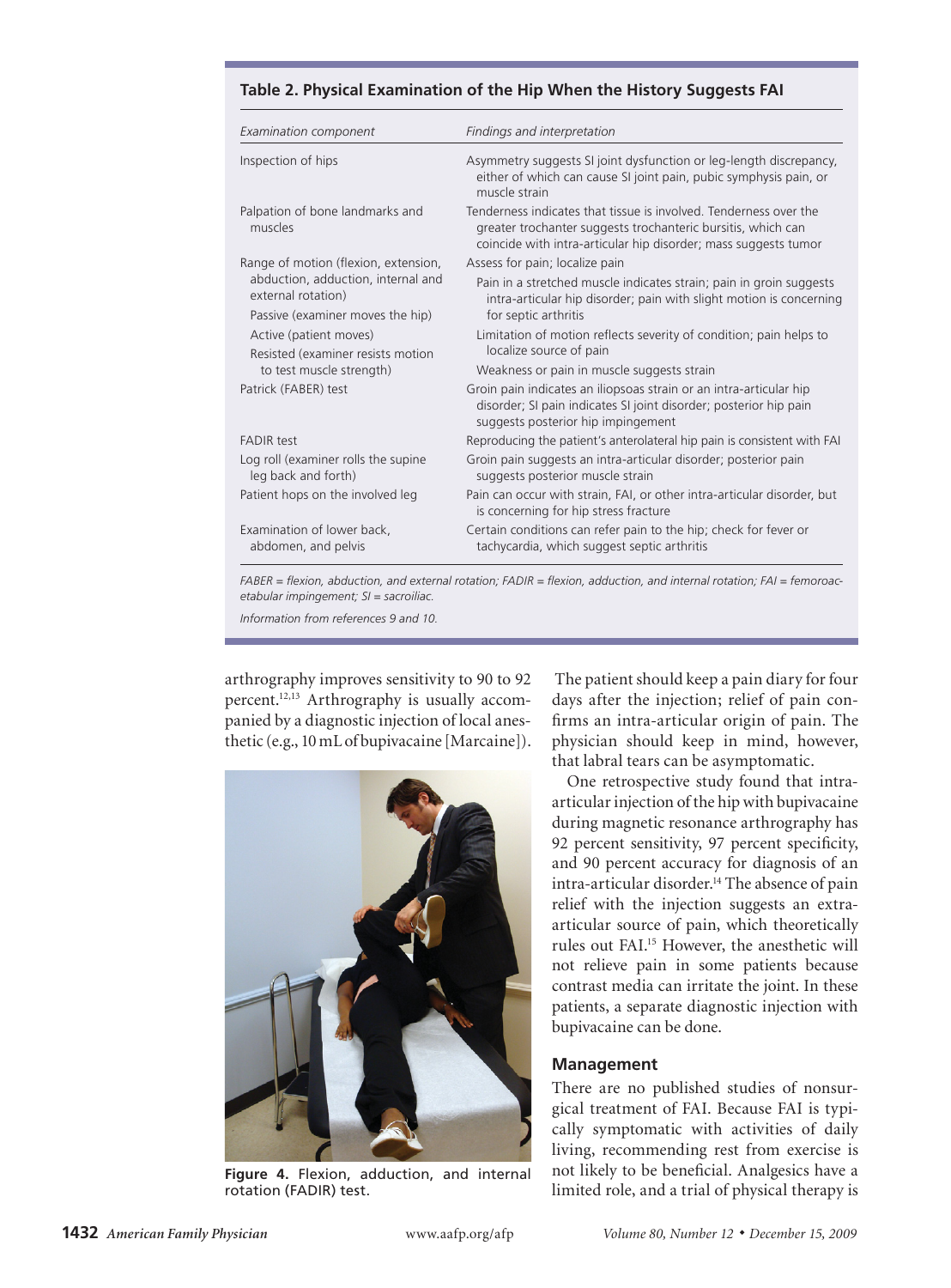





**Figure 5.** Hip radiographs of a 50-year-old man with hip impingement. *(A)* The anteroposterior view is essentially normal. *(B)* The Dunn view shows a cam lesion on the superior aspect of the femoral neck *(arrow)*. *(C)* Dunn view radiograph taken after arthroscopic osteoplasty of the cam lesion *(arrow)*.

prudent. Treatment goals are to improve hip muscle flexibility and strength, posture, and other muscle or joint deficits identified in the physical examination. Patients with refractory cases should be referred to an orthopedic subspecialist for consideration of arthroscopy.

The goals of arthroscopy are to alleviate impingement, to repair or remove injured tissue, and to prevent or delay osteoarthritis. To alleviate impingement, pincer and cam lesions are removed and femoral offset is corrected, restoring bony alignment *(Figure 6)*. Injured labral tissue is repaired or debrided. Studies of arthroscopic management of FAI are limited to case series.





**Figure 6.** Pincer lesion. *(A)* Modified Dunn view of a hip with a pincer lesion *(arrow)*. *(B)*  Postoperative radiograph shows that the pincer lesion *(arrow)* is reduced.